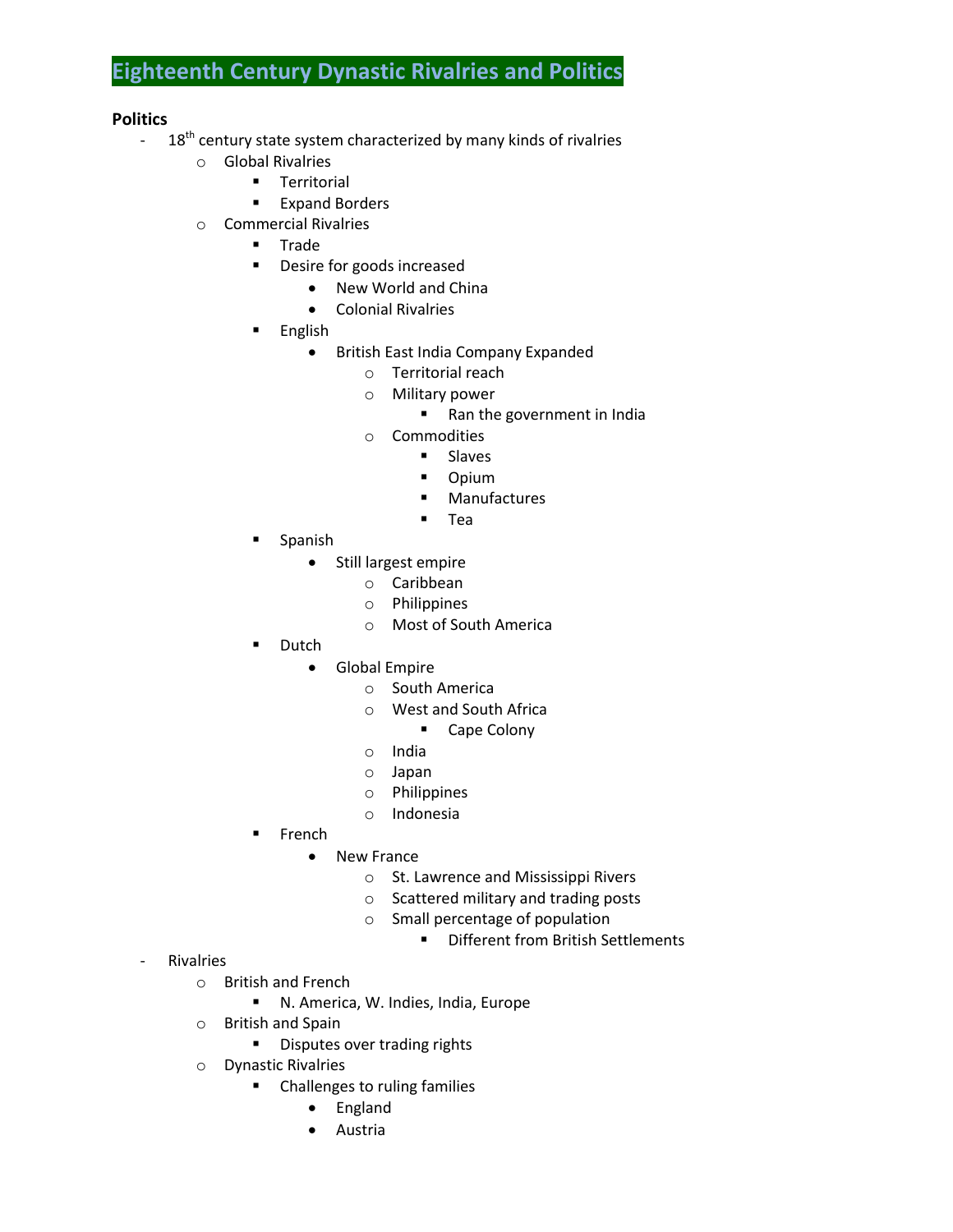**England**

- George I
	- o 1714-1727
	- o First of the line of Hanover
	- o Rarely went to England
		- **Spent most of his time in Germany**
		- Depended on **Robert Walpole**
			- First Prime Minister
	- o The Fifteen (1715)
		- **Uprising in support of James III** 
			- Jacobites the pretenders
		- **Started in Scotland**
		- **Quickly put down**
- George II
	- o More sensitive to England
		- **Still very German**
		- Not very personable; boring
	- o The Forty-Five (1745)
		- **Another Stuart rebellion**
		- **In support of Charles** 
			- Son of James III
				- "*Bonnie Prince Charlie*"
					- o "The Pretender"
		- **Began in Scotland** 
			- Invaded England
			- Battle of Culloden Moor 1746
		- **Bonnie Prince Charlie fled back to France**
- George III
	- o 1760-1840
	- o Popular
		- **If** Image of ordinary family man
		- **Not so Germanic**
	- o Personally took over reins of government
	- o Key developments
		- **British Nationalism**
		- **Party politics**
		- American Revolution

### **Austria**

- Charles VI
	- $O$  1711-1740
	- o Hapsburg
	- o Emperor of Austria and Holy Roman Empire
	- o Goal: to keep Hapsburg lands together
		- **Upset by loss of Spain in War of Spanish Succession**
		- **Feared growth of Prussia**
	- o No Son
		- **Pragmatic Sanction** 
			- $1713$
			- Hapsburg lands indivisible
			- Recognized right of female successor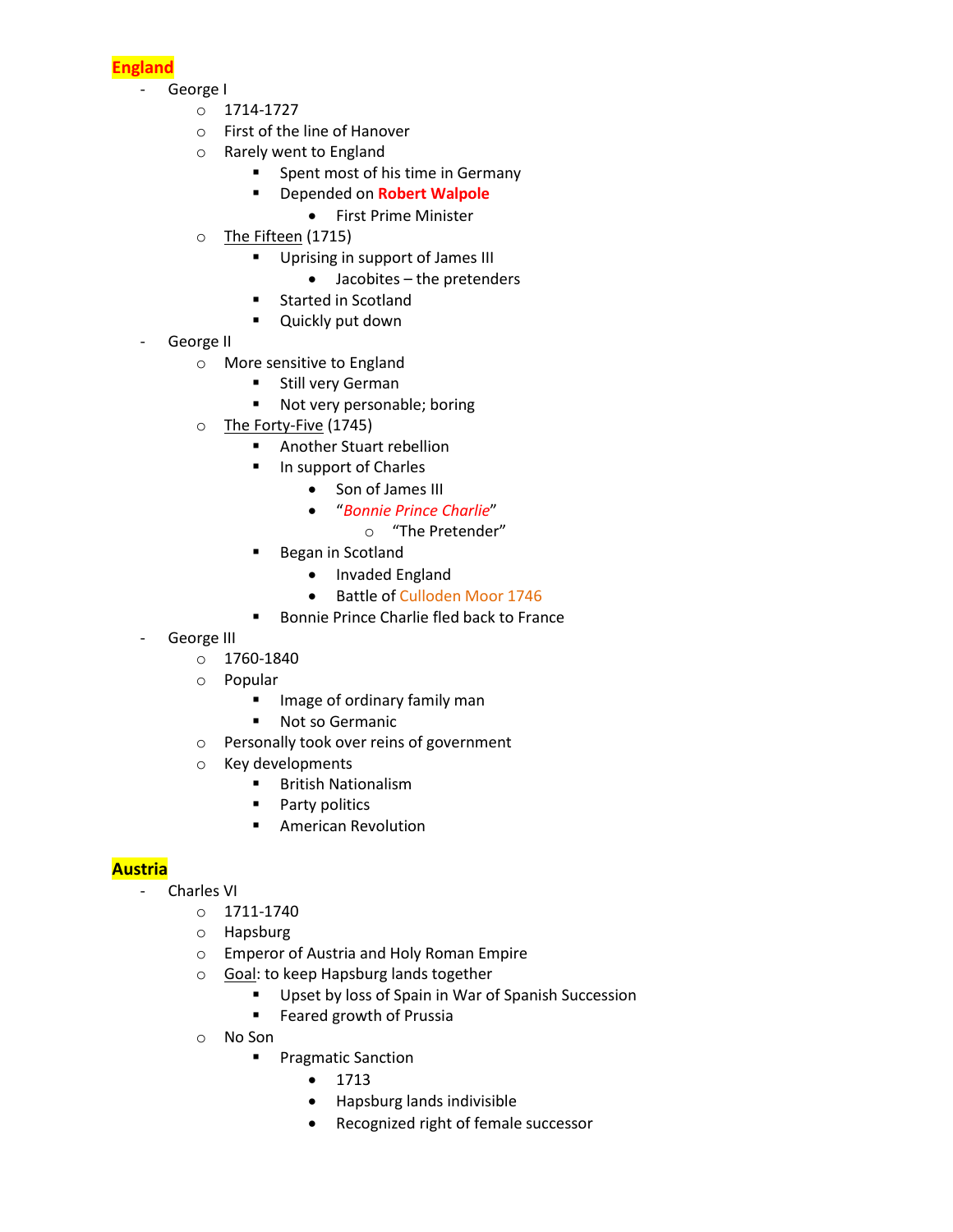- Maria Theresa
	- o 1740-1780
	- o Empress of Austria
		- **Not Holy Roman Empire**
	- o Inherited weak nation
		- No Money
		- No Army
		- No Bureaucracy
		- Bad Advisors
	- o Mildly enlightened
	- o France and Prussia
		- **Threat to Maria Theresa** 
			- Despite Pragmatic Sanction
		- Main threat is Frederick the Great of Prussia

## **Poland**

- Characteristics
	- o Large
		- **Bordered by Ottoman Empire, Russia, Austria**
	- o Heterogeneous Population
		- **Poles, Russians, Jews, Austrians, Slavs**
	- o Social Classes
		- 8% were aristocrats
			- Aristocrats were very suspicious, and stronger than the king
			- Poor peasants
				- o Serfdom
			- No Middle class
				- o No major trade
- **Government** 
	- o Monarchy
		- **Elected by the nobles**
		- **very weak**
		- **France and Russia had strong influence**
	- o Lack of centralization
	- o Exploding the Diet
		- *Liberum Veto* (free vote)
		- **If only one vetoed, then the whole diet was dismissed and reorganized**
	- o Power vacuum
		- Had no power, and all other countries were being sucked in

#### **Three Partitions of Poland**

- o 1772
	- Austria, Russia, Prussia
	- **Prussia united some of its land**
- o 1793
	- Russia, Prussia
- o 1795
	- Russia, Prussia, Austria
- o Easy to partition since king had no power
- o The nobles invited to come in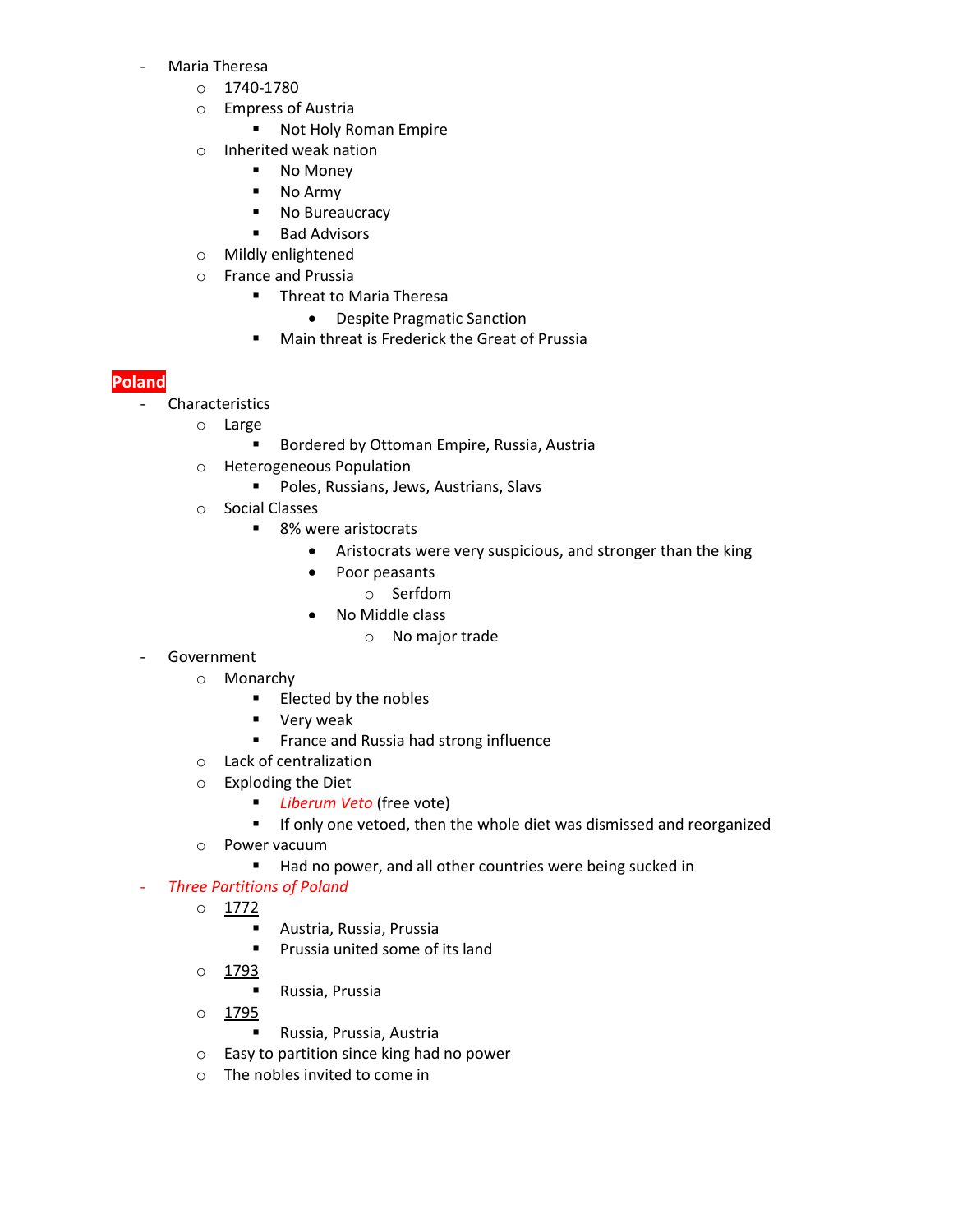

# **Great Wars of the 18th Century**

- Fought to maintain balance of power
	- o War of Austrian Succession
		- Civil struggle within the Holy Roman Empire
		- **E** Conflict between Hapsburgs and Bourbons
	- o 7 Years War

#### **War of Austrian Succession**

- Frederic the Great invades Silesia
	- o Wealthiest Hapsburg province
		- o Broke Pragmatic Sanction
- **Alliances** 
	- o Britain, Austria, Russia, Spain, Netherlands
	- o France, Prussia
- Battle of Fontenot
	- o Most important battle
- Battle of Louisburg
	- o British defeated the French
	- o Tilted the balance
- Peace of **Aix-La-Chapelle** 
	- o 1748
	- o Prussia kept Silesia
	- o Everything goes back to status quo
- Long-term results
	- o Weakness of French position revealed
	- o Austrians bitter but satisfied
	- o *German Dualism*
		- **Two major German states**



The Battlefields of the Seven Years' War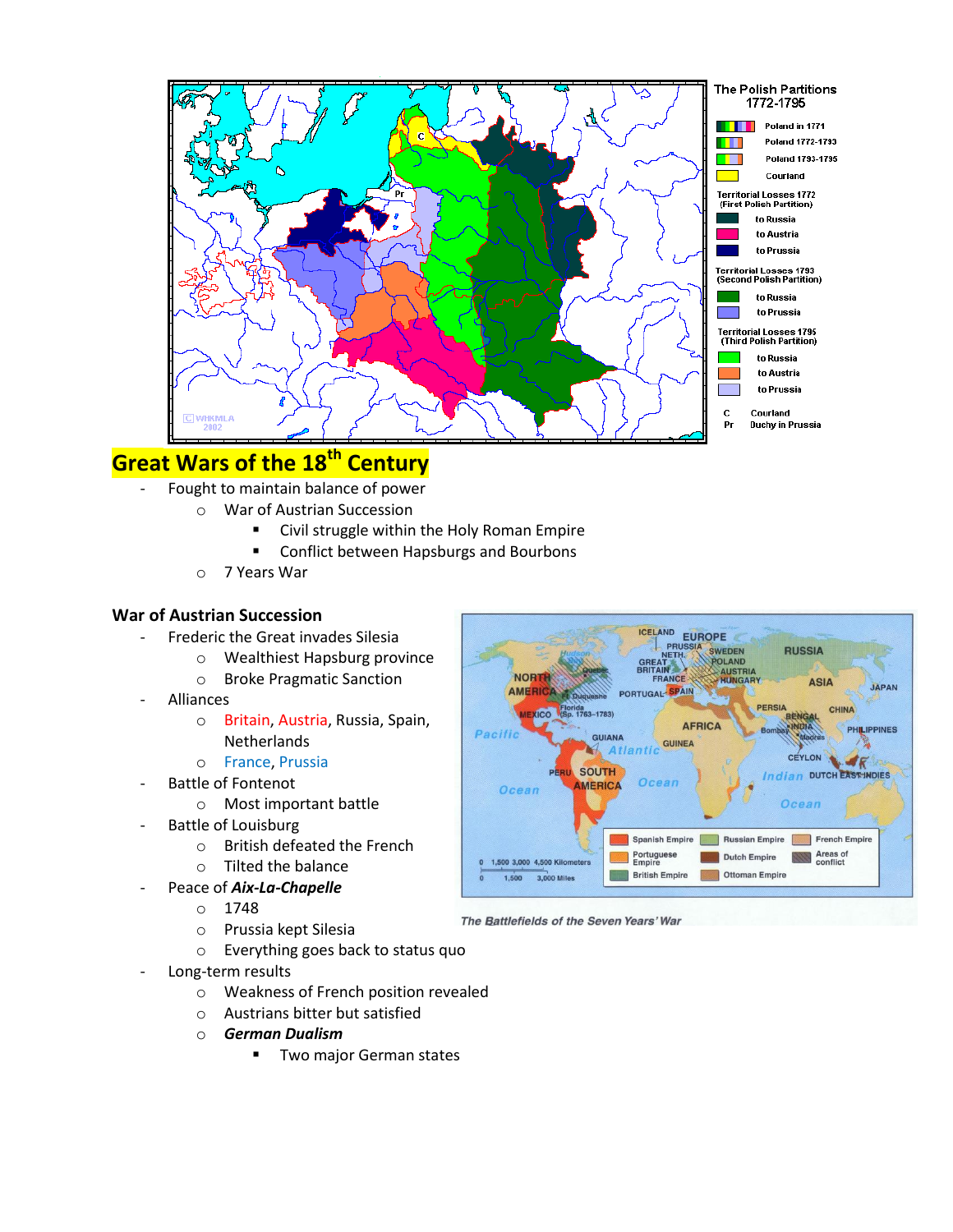#### **7 Years War**

- Diplomatic Reversal
	- o 1756
	- o Same countries switch sides
		- **Austria, France, Russia**
		- **Prussia, Britain**
- Fighting on three continents
	- o Europe
	- o North America
		- Canada and Caribbean
	- o Asia
		- $\blacksquare$  India
- War in India
	- o British East India Company vs. France East India Company
	- o Robert Clive
		- **EXECT** Led British troops and Indian mercenaries to Bengal
		- Black Hole of Calcutta
			- French locked British troops in a cave and let them die
		- **British win in India**
- War in Canada
	- o French and Indian War
		- **British advantages** 
			- Permanent population and navy
			- Indian allies
		- **French advantages** 
			- Indian allies
		- **British won**
	- Treaty of Paris and Peace of Hubertusburg
		- o 1763
		- o Prussia kept Silesia
		- o Austria kept Austrian Netherlands
		- o Saxony remained independent
		- o British got India, Canada, and all territories east of Mississippi
		- o Spanish got all French territories west of Mississippi

# **18th Century Warfare**

- Part of Aristocratic culture
	- o Took war very lightly
	- o Romantic view
	- o Gentleman's game
- Officers had more in common with enemy officers than own men
	- o Sometimes the officers were foreigners to the men
		- **Ex. Hapsburgs**
- **Conscription** 
	- o Misfit soldiers
		- **Forced to serve against their will**
		- **Long term enlistments**
		- **•** Desertion widespread and common
	- o Economically useless
		- **Productive people more useful at home**